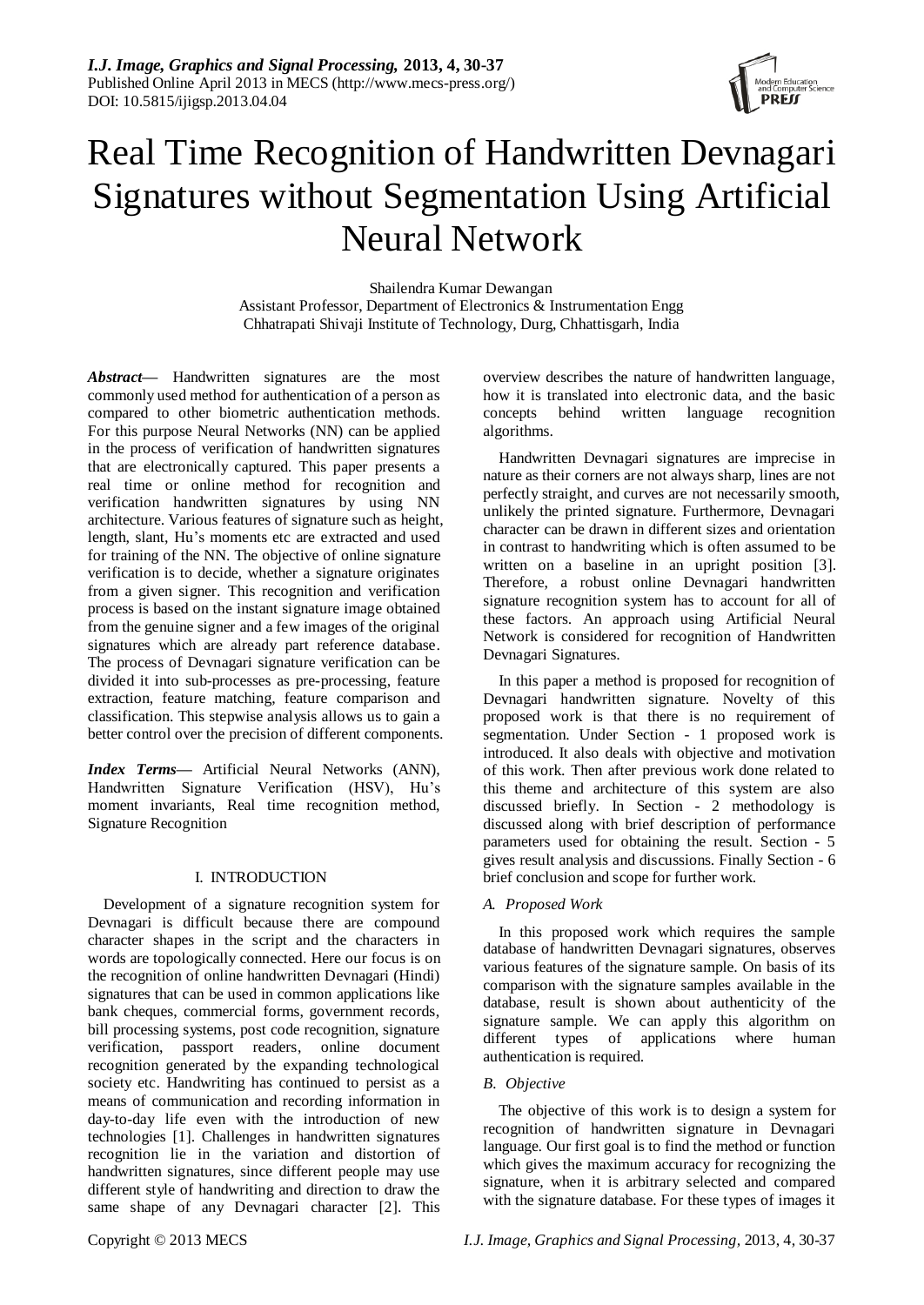is too much difficult to choose such a function which can be the best for the process of feature extraction and comparison for standardization.

# *C. Motivation*

The motivation behind the project is the growing need for a full proof signature verification scheme which can guarantee maximum possible security against fake signatures. The prospect of minimizing the memory required for storing the extracted feature points has also been a driving force in the commencement of this project.

## *D. Previous Work*

Devnagari script recognition is very challenging due to the complex structural properties of the script. Two different methods for extracting features from handwritten Devnagari characters can be used are the Curvelet Transform and the Character Geometry [1]. Topographical features of strokes visible with respect to views from different directions which can be successfully used for recognition of face, handwritten signature and printed characters [2]. Three feature extraction techniques as Hu's Moment Invariants, Zernike moments and Krawtchouk moment can be used for recognition of signatures. These methods provide the stastical data which can be tested for various parameters like the length of feature vector, redundancy and accuracy [3]. A Neural Network based on-line signature verification system can be designed by using a set of feature vectors that can represent the characters of the signatures. By forming and verification of feather sets false acceptance (FA) and false rejection (FR) rate can be reduced [4].

A writer independent offline handwritten signature verification system based on grey level feature extraction and Real Adaboost algorithm can be designed by using both global and local features of the script [5]. Object recognition can also be successfully done by using methods based on image moments. Various types of moments (geometric moments, complex moments) and moment-based invariants with respect to various image degradations and distortions (rotation, scaling, affine transform, image blurring, etc.) can be used as shape descriptors for classification [6]. Also efficient numerical algorithms can be used for moment computation and demonstrate practical examples of using moment invariants in real applications [7].

## *E. Architecture of Recognition System*

The entire process of recognition of handwritten signature can be categorized six sections. The architecture of the signature recognition system is shown in Fig. 1.

(a) The first section is to obtain sample signature image from the signer. This sample image is later on compared with the database which is generated by collecting genuine signatures, collected from various human subjects.

(b) In the second section the loaded sample signature image is cropped, because further testing process is done on that cropped section only. Cropping refers to the process of removing unwanted areas from a photographic or illustrate[d image.](http://en.wikipedia.org/wiki/Image)



Fig. 1 : Architecture of Signature Recognition System

(c) In the third section the cropped image is converted into binary image. A binary image is [a digital image](http://en.wikipedia.org/wiki/Digital_image) that has only two possible values for each [pixel.](http://en.wikipedia.org/wiki/Pixel) Typically the two colors used for a binary image are black and white though any two colors can be used.

(d) The fourth section all the specified features of sample signature are extracted. Feature extraction involves simplifying the amount of resources required to describe a large set of data accurately. When performing analysis of complex data one of the major problems stems from the number of variables involved.

(e) The fifth section all the features of sample signature image are compared with the signature database.

(f) On basis of this comparison it is decided that whether the sample signature belongs to the signature database or it is an authorized signature.

# *F. Designing Process*

The entire designing process can be subdivided in two steps which are described as followings.

## *a) System Design Process :*

In order to make a project which can be applicable for real world situation, we are required to do really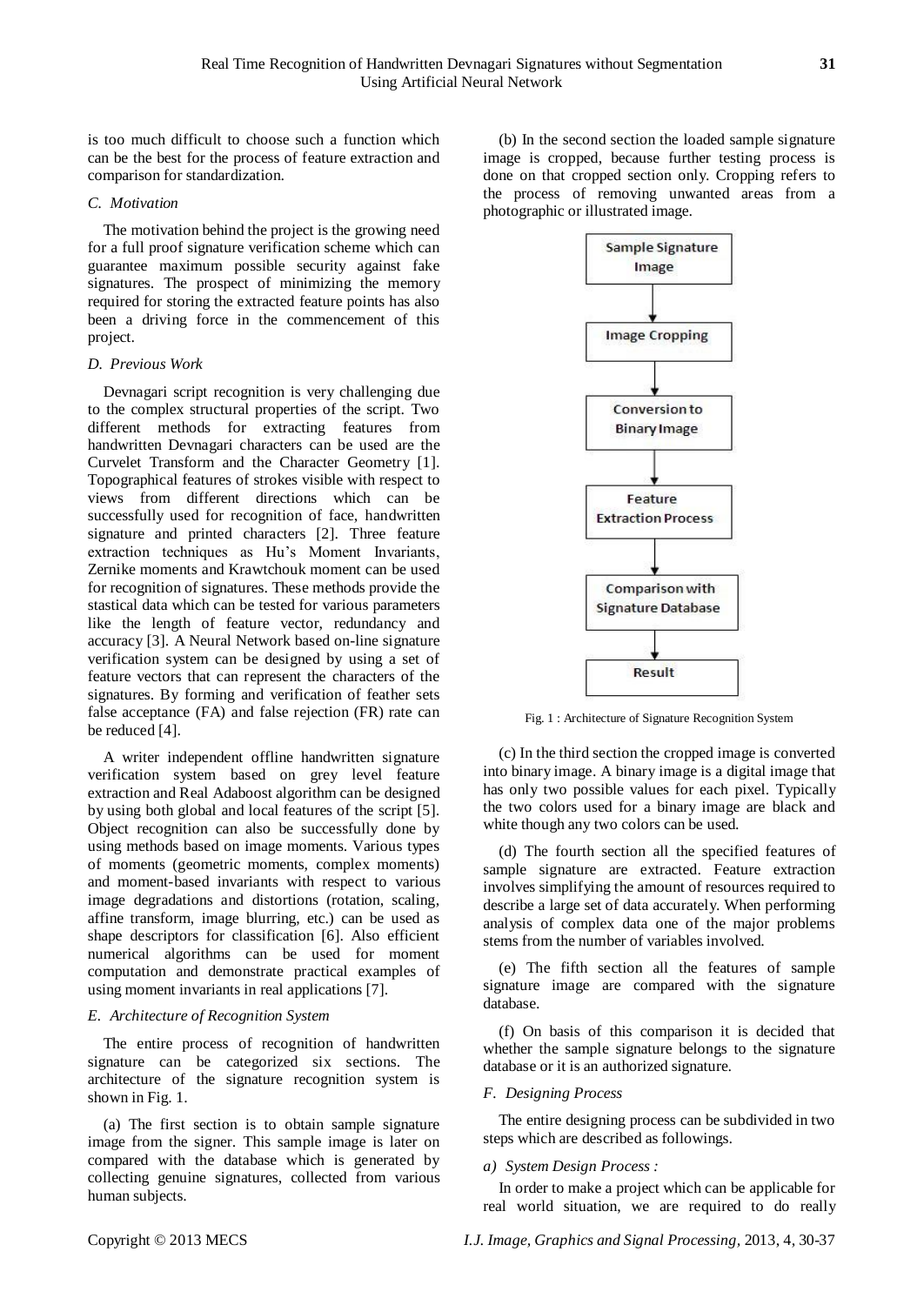brainstorming. First thing of discussion are that how many signature image signals are taken as an input signal for generalizing the features of that sample signature for our study and also it is important to decide that in which format the images should be taken? Here we have collected 10 samples of signatures of each person.

## *b) Program Design :*

In our program we have made software using MATLAB programming for analysis of Devnagari handwritten signature using moment invariant analysis. The first step of the process was the acquisition of the features of the particular signature sample, then after according to the available features a threshold value is obtained and it is compared with the database of sample signatures. After comparison the signature sample is identified as genuine or unauthorized one.

# II. METHODOLOGY

This section describes the methodology behind the system development. It discusses the pre-processing performed, the signature database, and the NN features. Signature Recognition Systems need to preprocess the data [4] [5]. It includes a series of operations to get the results. The major steps are as follows -

# *A. Data Acquisition :*

For recognition purpose at the first stage the signatures are required to be processed by the system. Therefore they should be in the digital image format. We need to obtain the instant sample signature image from the signer for the verification purpose. For this purpose devices such as digital tablets can be used shown in Fig. 2. Data acquisition process is a process where the real time inputs of signature from the digitizing tablet and the special pen are read into the CPU for processing and to store the signature in to the database. The digitizing tablet is sending the real time inputs to the CPU for further processing and storage.

## *B. Signature Pre-processing :*

The signature samples are required to be normalized and resized up to proper dimensions. Then after the background noise is removed and thinning of the signature sample is performed. This yields a signature template which can be used for extracting the features. Therefore minimal signature pre-processing is required.

#### *C. Feature Extraction :*

The features extracted from signatures or handwriting play a vital role in the success of any feature based HSV system. If a poorly constructed feature set is used with

little insight into the writer's natural style, then no amount of modeling or analysis is going to result in a successful system. Further, it is necessary to have multiple, meaningful features in the input vector to guarantee useful learning by the NN. In this paper we have considered the most important feature under our consideration for the process of signature verification, is Hu's Moment Invariants.



Fig. 2 : Digital Tablet

#### *D. Hu's Moment Invariants :*

In [image processing,](http://en.wikipedia.org/wiki/Image_processing) [computer vision](http://en.wikipedia.org/wiki/Computer_vision) and related fields image moments are very useful for image analysis. Hu derived these expressions from algebraic invariants applied to the moment generating function under a rotation transformation [6]. They consist of groups of nonlinear centralized moment expressions. The result is a set of absolute orthogonal (i.e. rotation) moment invariants, which can be used for scale, position, and rotation invariant pattern identification. [Simple](http://en.wikipedia.org/wiki/Image_moment#Examples)  [properties of images](http://en.wikipedia.org/wiki/Image_moment#Examples) which are found via image moments include area, total intensity, [centroid](http://en.wikipedia.org/wiki/Centroid) and [information about its orientation.](http://en.wikipedia.org/wiki/Image_moments#Examples_2) They are computed from normalized centralized moments up to order three  $I_n$  and n<sup>th</sup> Hu invariant moment. Here mean values of x and y are represented by equation 2.1 and 2.2,

$$
\bar{x} = \frac{M_{10}}{M_{00}} \tag{2.1}
$$

$$
\bar{y} = \frac{M_{01}}{M_{00}} \tag{2.2}
$$

The [central moments](http://en.wikipedia.org/wiki/Moment_about_the_mean) can be represented by following equation 2.3 and 2.4,

$$
\mu_{pq} = \int_{-\infty}^{\infty} \int_{-\infty}^{\infty} (x - \bar{x})^p (y - \bar{y})^q f(x, y) dx dy
$$
\n(2.3)

$$
\mu_{pq} = \sum_{m}^{\cdot} \sum_{n}^{n} {p \choose m} {q \choose n} (-\bar{x})^{(p-m)} (-\bar{y})^{(q-n)} M_{mn}
$$
\n(2.4)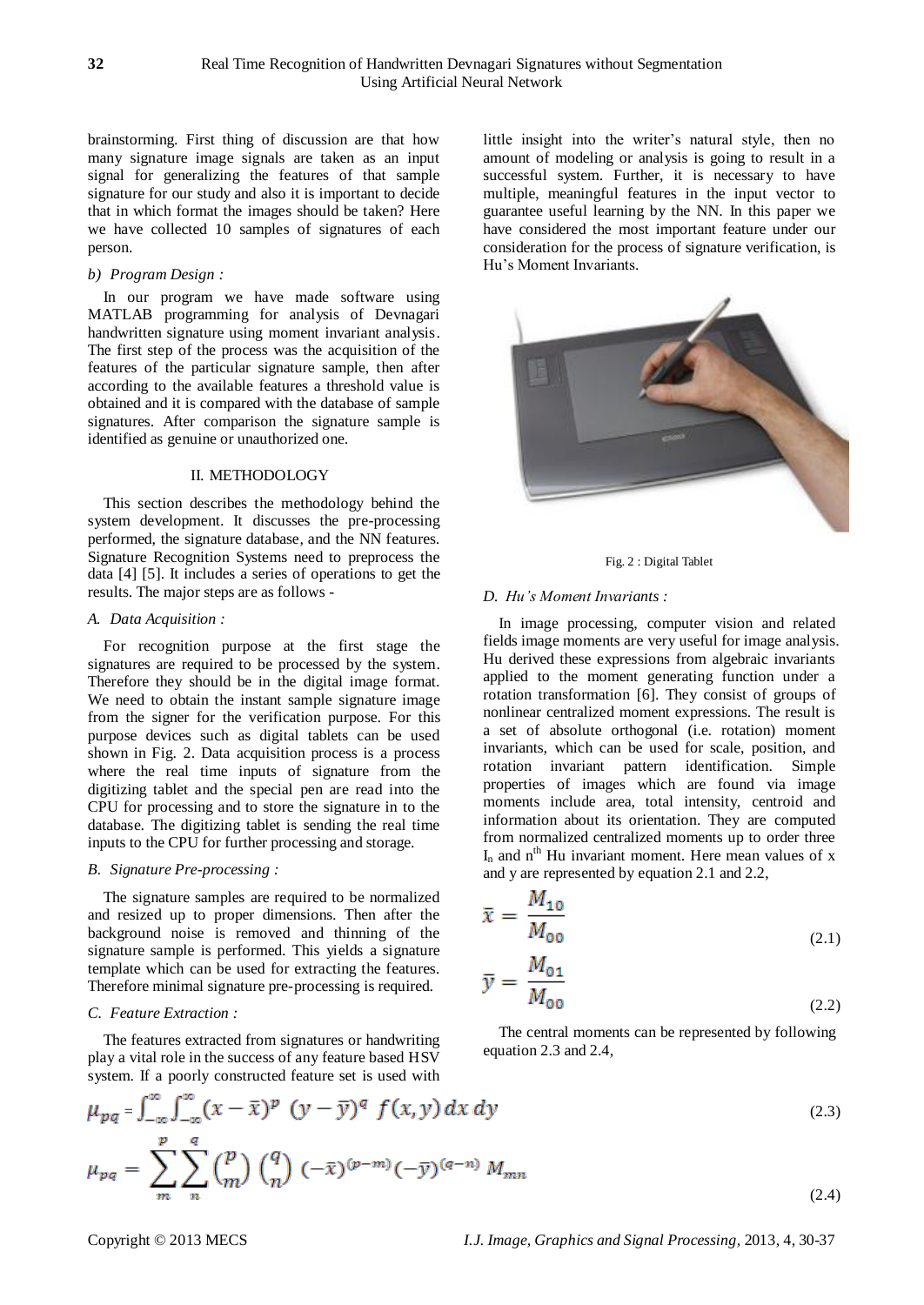If  $f(x,y)$  is a digital image, then the previous equation becomes,

$$
\mu_{pq} = \sum_{x} \sum_{y} (x - \bar{x})^p (y - \bar{y})^q f(x, y)
$$
\n(2.5)

The central moments of order up to 3 are:

$$
\mu_{00} = M_{00} \tag{2.6}
$$

$$
\mu_{10} = 0 \tag{2.7}
$$

$$
\mu_{11} = M_{11} - \bar{x} M_{01} = M_{11} - \bar{y} M_{10}
$$
\n(2.8)

$$
\mu_{20} = M_{20} - \bar{x} M_{10} \tag{2.9}
$$

$$
\mu_{02} = M_{02} - \bar{y} M_{01} \tag{2.10}
$$

$$
\mu_{21} = M_{21} - 2x M_{11} - y M_{20} + 2\bar{x}^2 M_{01}
$$
\n(2.11)

$$
\mu_{12} = M_{12} - 2\bar{y} M_{11} - \bar{x} M_{02+2} \bar{y}^2 M_{10}
$$
\n(2.12)

$$
\mu_{30} = M_{30} - 3\bar{x} M_{20} + 2\bar{x}^2 M_{10}
$$
\n(2.13)

$$
\mu_{03} = M_{03} - 3\bar{y} M_{02} + 2\bar{y}^2 M_{01} \quad (2.14)
$$

Central moments are [translational invariant.](http://en.wikipedia.org/wiki/Translational_invariance)  Information about image orientation can be derived by first using the second order central moments to construct a [covariance matrix.](http://en.wikipedia.org/wiki/Covariance_matrix) Rotational invariants moment equations are given as below :

$$
\mu'_{20} = \frac{\mu_{20}}{\mu_{00}} = \frac{M_{20}}{M_{00}} - \bar{x}^2
$$
\n(2.15)

$$
\mu'_{02} = \frac{\mu_{02}}{\mu_{00}} = \frac{M_{02}}{M_{00}} - \bar{y}^2
$$
\n(2.16)

$$
\mu'_{11} = \frac{\mu_{11}}{\mu_{00}} = \frac{M_{11}}{M_{00}} - \bar{x}\bar{y}
$$
\n(2.17)

٠.

It is possible to calculate moments which are [invariant](http://en.wikipedia.org/wiki/Invariant_%28mathematics%29) under [translation,](http://en.wikipedia.org/wiki/Translation_%28geometry%29) changes in [scale,](http://en.wikipedia.org/wiki/Scale_%28ratio%29) and also [rotation.](http://en.wikipedia.org/wiki/Rotation) Most frequently used are the Hu set of invariant moments are :

$$
M_1 = \eta_{20} + \eta_{02}, \tag{2.18}
$$

$$
M_2 = (\eta_{20} - \eta_{02})^2 + 4\eta_{11}^2,\tag{2.19}
$$

$$
M_3 = (\eta_{30} - 3\eta_{12})^2 + (3\eta_{21} - \eta_{03})^2, \qquad (2.20)
$$

$$
M_4 = (\eta_{30} + \eta_{12})^2 + (\eta_{21} + \eta_{03})^2, \qquad (2.21)
$$

 $M_5 = (\eta_{30} - 3\eta_{12}) (\eta_{12} + \eta_{30}) [(\eta_{12} + \eta_{30})^2 - 3(\eta_{21} +$  $(\eta_{03})^2$ ] + (3 $\eta_{21}$  –  $(\eta_{03})$  ( $(\eta_{21}$  +  $(\eta_{03})$ ) [3 $(\eta_{30}$  +  $(\eta_{12})^2$  – ( $(\eta_{21}$  +  $\eta_{03}$ )<sup>2</sup>  $(2.22)$ 

 $M_6 = (\eta_{20} - \eta_{02}) [(\eta_{30} + \eta_{12})^2 - (\eta_{21} + \eta_{03})^2] + 4\eta_{11}(\eta_{30} +$  $\eta_{12}$ ) ( $\eta_{21}$  +  $\eta_{03}$ ), (2.23)

 $M_7 = (3\eta_{21} - \eta_{03}) (\eta_{30} + \eta_{12}) [(\eta_{12} + \eta_{30})^2 - 3(\eta_{21} +$  $(\eta_{03})^2$ ] + (3 $\eta_{12}$  –  $(\eta_{30})$  ( $(\eta_{21}$  +  $(\eta_{03})$ ) [3 $(\eta_{30}$  +  $(\eta_{12})^2$  – ( $(\eta_{21}$  +  $n_{03}$ <sup>2</sup>  $\,$ ], (2.24)

The first one,  $M_1$ , is analogous to the moment of [inertia](http://en.wikipedia.org/wiki/Moment_of_inertia) around the image's centroid, where the pixels' intensities are analogous to physical density. The last one, M7, is skew invariant, which enables it to distinguish mirror images of otherwise identical images. A general theory on deriving complete and independent sets of rotation invariant moments was proposed by J. Flusser [7] and T. Suk [8]. They showed that the traditional Hu's invariant set is neither independent nor complete.  $M_2$  and  $M_3$  are not very useful for pattern recognition, as they are dependent. On the original Hu's set of moment invariants there is a missing third order independent moment invariant which given by following equation:

$$
M_8 = \eta_{11} [(\eta_{30} - \eta_{12})^2 - (\eta_{03} + \eta_{21})^2] - (\eta_{20} - \eta_{02}) (\eta_{30} + \eta_{12}) (\eta_{03} + \eta_{21})
$$
 (2.25)

#### *E. Performance Parameters :*

For ensuring good performance for signature recognition system few parameters are required to be set. Such performance parameters for our Devnagari handwritten signature recognition system are discussed below :

# *a) False Accept Rate or False Match Rate (FAR or FMR) :*

The false acceptance rate is given by the number of fake signatures accepted by the system with respect to the total number of comparisons made. It is the probability that the system incorrectly matches the input pattern to a non-matching template in the database. It measures the percent of invalid inputs which are incorrectly accepted.

# *b) False Reject Rate or False Non-Match Rate (FRR or FNMR) :*

The false rejection rate is the total number of genuine signatures rejected by the system with respect to the total number of comparisons made. Both FAR and FRR depend on the threshold variance parameter taken to decide the genuineness of an image. If we choose a high threshold variance then the FRR is reduced, but at the same time the FAR also increases. If we choose a low threshold variance then the FAR is reduced, but at the same time the FRR also increases. The FRR is the measurement of the probability that a biometric system will fail to identify an individual who is properly enrolled. It measures the percent of valid inputs which are incorrectly rejected**.**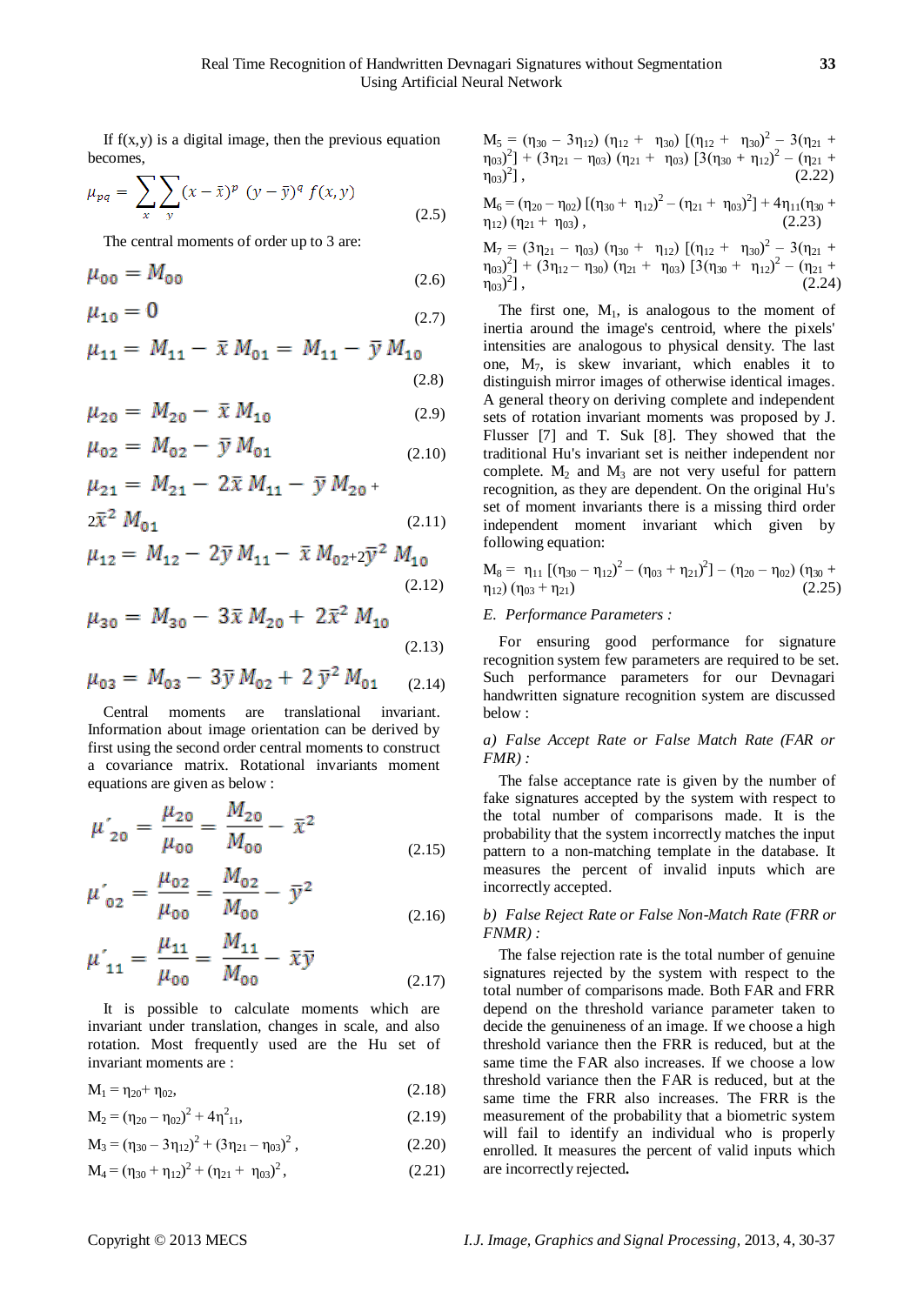# *c) [Receiver Operating Characteristic](http://en.wikipedia.org/wiki/Receiver_operating_characteristic) or Relative Operating Characteristic (ROC) :*

The ROC plot is a visual characterization of the tradeoff between the FAR and the FRR. In general, the matching algorithm performs a decision based on a threshold which determines how close to a template the input needs to be for it to be considered a match. If the threshold is reduced, there will be less false nonmatches but more false accepts. Correspondingly, a higher threshold will reduce the FAR but increase the FRR. This more linear graph illuminates the differences for higher performances.

# *d) 2.5.4 Equal Error Rate or Crossover Error Rate (EER or CER) :*

The rates at which both accept and reject errors are equal. The value of the EER can be easily obtained from the ROC curve. The EER is a quick way to compare the accuracy of devices with different ROC curves. In general, the device with the lowest EER is most accurate.

# III. EXPERIMENTAL **S**ET - **U**P

We have been concerned here with evaluating moment invariants as a feature space in a pattern recognition problem, predicting how they will behave given the classes and noise conditions of the problem. For this purpose, we accumulated enough background to help understand the nature of moment invariants and derived basic performance results in terms of the classes and noise.

## *A. Training and Testing*

A total of 500 genuine signatures were collected from a population of 50 human subjects which included 22 women and 28 men. Out of which seven of them are left handed writers. Our main task is to recognizing the signature with good feature recognition techniques which provide good results on the signature recognition dataset. We train the system using a training set of signature obtained from a person. Designing of a classifier is a separate area of research. The decision thresholds required for the classification are calculated by considering the variation of features among the training set. Separate set of thresholds (user Specific) is calculated for each person enrolled, some system also use common threshold form all users.

For training and testing general fuzzy minimum maximum (FMM) neural network is used in our work. Fuzzy networks are useful for clustering (unsupervised) and classification (supervised) problems. Application of FMM is an attempt to improve classification performance of the recognition system. By using FMM

training the total time required to train the database was achieved less than 173.77 µs and the time taken to recognize a signature sample was less than 125.67 ms.

# *B. Reason for using Hu's Moment Invariants*

This work is based on analysis of values of Hu's seven moment invariants. They consist of groups of nonlinear centralized moment expressions. The result is a set of absolute orthogonal (i.e. rotation) moment invariants, which can be used for scale, position, and rotation invariant pattern identification. These can be efficiently used in a simple pattern recognition application for successfully identifying various patterns [9]. The first one,  $M_1$ , is analogous to the moment of [inertia](http://en.wikipedia.org/wiki/Moment_of_inertia) around the image's centroid, where the pixels' intensities are analogous to physical density. The last one, M7, is skew invariant, which enables it to distinguish mirror images of otherwise identical images.

We have done analysis of fluctuation in moment invariant values of the same image for different positions. We took the original test image, scaled by one half of the test image and mirrored test image. For analyzing rotation effect we have taken rotated test image by  $45^{\circ}$ ,  $90^{\circ}$  and  $180^{\circ}$ . These images are shown in Fig. 3 under (a) Original Test Image, (b) Scaled by one half, (c) Rotated by  $45^0$ , (d) Rotated by  $90^0$ , (e) Rotated by  $180^0$ , (f) Mirrored Image.



Fig. 3 : Different images for analysis

The moment values were observed for these six differently scaled and rotated images of the same signature image. The experimental values for these six images are shown in Table 3.1.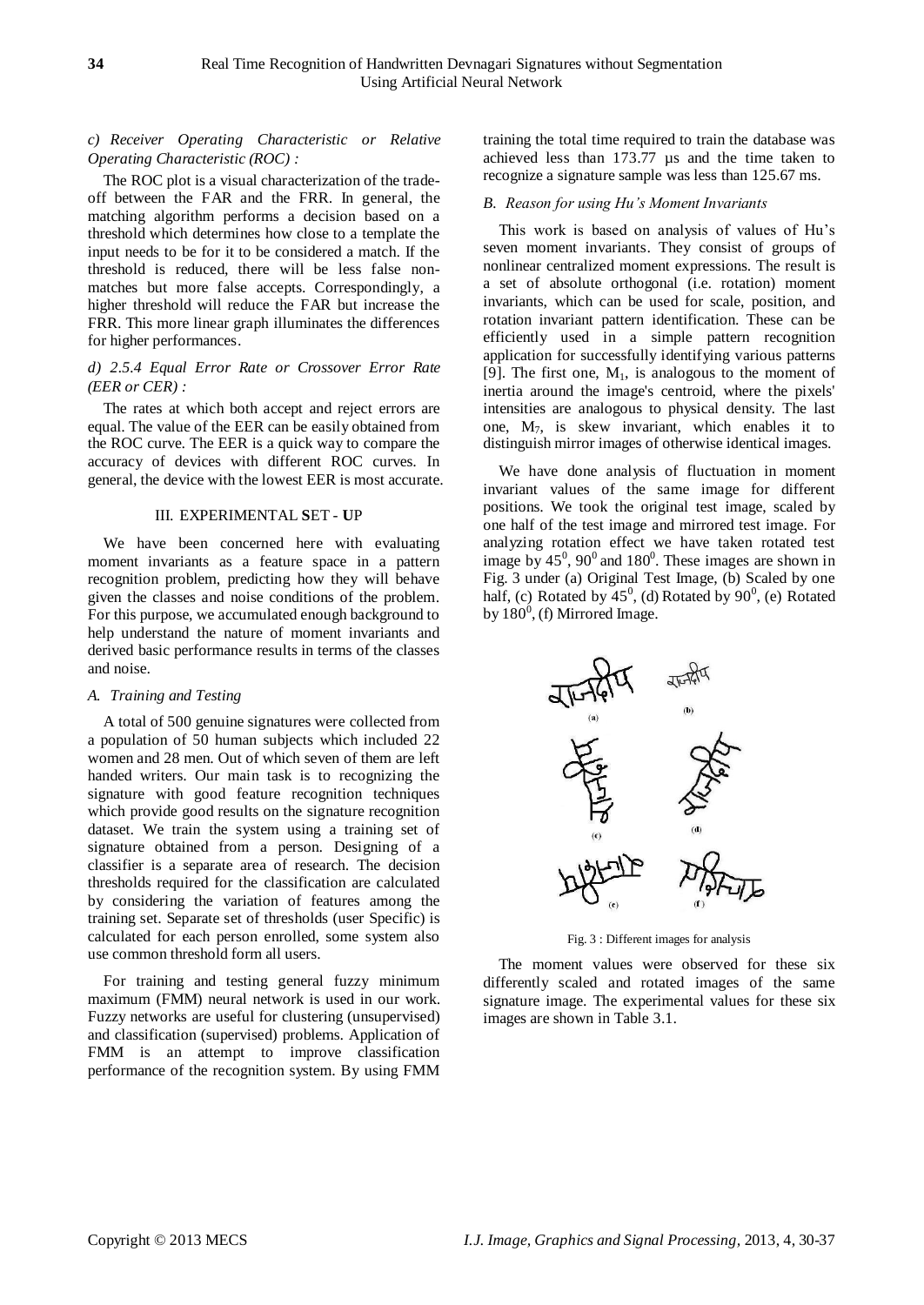| Moment<br>Invariant | Original<br>Image | Half Size<br>Image | Mirrored<br>Image | Rotated<br>Image<br>$(By 45^0)$ | Rotated<br>Image<br>$(By 90^0)$ | Rotated Image<br>$(By 180^0)$ |
|---------------------|-------------------|--------------------|-------------------|---------------------------------|---------------------------------|-------------------------------|
| $M_1$               | 0.039610          | 0.039622           | 0.039610          | 0.039610                        | 0.039619                        | 0.039610                      |
| $M_2$               | 0.869102          | 0.869235           | 0.869102          | 0.869102                        | 0.869131                        | 0.869102                      |
| $M_3$               | 0.004258          | 0.004267           | 0.004258          | 0.004258                        | 0.0042576                       | 0.004258                      |
| $M_4$               | 0.112366          | 0.112456           | 0.112366          | 0.112366                        | 0.112354                        | 0.112366                      |
| $M_{5}$             | -19.791654        | $-19.792761$       | $-19.791654$      | -19.791654                      | -19.791782                      | $-19.791654$                  |
| $M_6$               | $-2.392429$       | $-2.392531$        | $-2.392429$       | $-2.392429$                     | $-2.392326$                     | $-2.392429$                   |
| $M_7$               | $-6.902151$       | $-6.902237$        | 6.902151          | $-6.902151$                     | $-6.902435$                     | -6.902151                     |

Table 3.1 : Closeness of Moment Invariants values for Different Images

We found the closeness of the values of the moments, which is independent of translation, scale change, mirroring and rotation (as shown in Table 3.1). There is only difference in sign of  $M_7$ , which is for the mirrored image. This property can be used to detect whether the image is a mirrored image. This was the reason behind using Hu's moment invariants for this work.

# *C. Results and Discussions*

After process of training the signature database we started testing each sample signature. On basis of recognition and rejection the experimental results regarding FRR, FAR and AER are shown in Table 3.2. These results show that with the increase of similarity false reject rate (FRR) the false acceptance rate (FAR) is decreased. The results of our examination show that in this method, the best value for the percentage of signature similarity is nearly 31%. In this point we obtain the minimum error rate (MinErrRate = min  $(FAR,$ FRR)). If we consider Average Error Rate (AER) are as following:

$$
AER = (FAR + FRR) / 2 \tag{3.1}
$$

| S. No. | <b>Threshold</b><br>Variance | No. of<br>Genuine<br>signatures<br>rejected (out of<br>50) | <b>FRR</b> | No. of fake<br>signatures<br>accepted (out of<br>50) | FAR    | $AER =$<br>$(FRR +$<br>FAR)/2 |
|--------|------------------------------|------------------------------------------------------------|------------|------------------------------------------------------|--------|-------------------------------|
| 1.     | 0.16                         | 7                                                          | 14.0 %     | 19                                                   | 38.0 % | 26.0%                         |
| 2.     | 0.14                         | 12                                                         | 24.0 %     | 17                                                   | 34.0 % | 34.0 %                        |
| 3.     | 0.12                         | 16                                                         | 32.0 %     | 15                                                   | 30.0 % | 31.0%                         |
| 4.     | 0.10                         | 20                                                         | 40.0 %     | 12                                                   | 24.0 % | 34.0 %                        |
| 5.     | 0.08                         | 24                                                         | 48.0 %     | 9                                                    | 18.0%  | 33.0 %                        |
| 6.     | 0.06                         | 28                                                         | 56.0 %     | 7                                                    | 14.0 % | 35.0 %                        |
| 7.     | 0.04                         | 32                                                         | 64.0 %     | $\overline{4}$                                       | 8.0%   | 36.0 %                        |

Table 3.2 : Variation of FAR and FRR with the threshold Variance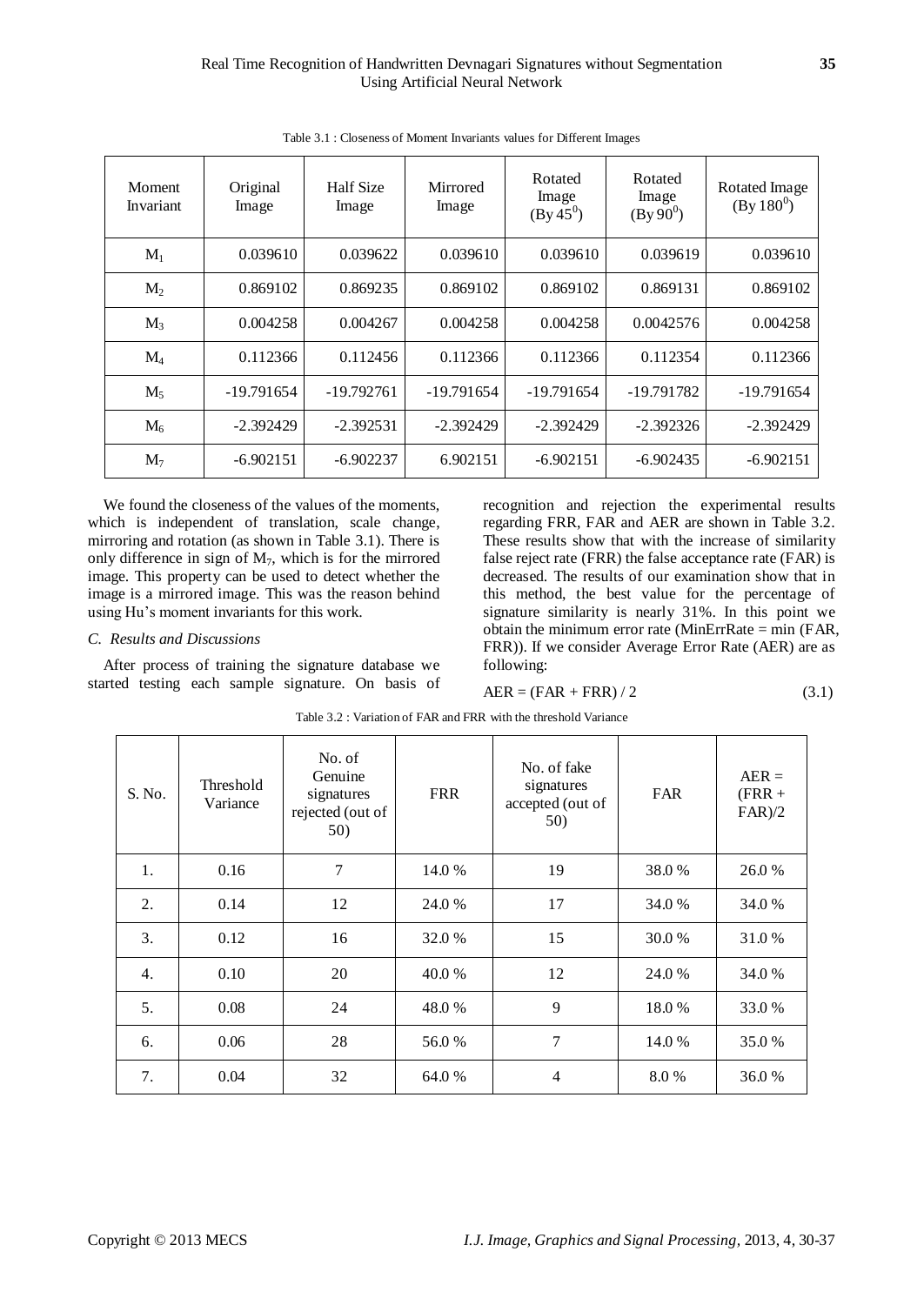Average Error Rate (AER) will be the smallest amount in  $SS \in [25, 35]$ . On the other hand, we have the best performance of the system in (25%  $\leq$  SS  $\leq$ 35%). In this interval, we have the minimum value for Average Error Rate (AER) (shown in Fig. 4).



Fig. 4 : Performance of HDSR system

The minimum value of Average Error Rate (AER) for our work is achieved to be 33.0 %. Where the value of the FAR and the FRR meet one another, the point is called Equal Error Rate (EER) as it is shown in Fig. 5.



Fig. 5 : Signature Similarity Percentage

As a matter of fact, getting the best performance, we should consider  $25\% \leq SS \leq 35\%$ . The fundamental result of this study is obtaining the average of minimum errors not in the maximum surface similarity. In other words, if the correctness of a signature is its high similarity to the original one, the correct signatures will be rejected because of minor differences and this trend will decrease the efficiency of the system. The method is tested using genuine and forgery signature produced

by 50 different persons. The highest accuracy rate achieved by our Devnagari handwritten signature recognition system was 96.12 %.

The proposed algorithm can be used as an effective signature verification system. The algorithm proposed was successfully made rotation invariant by the rotation of the image. The Equal Error Rate (EER) was found to be 31%. It is the point where the value of the FAR and the FRR meet one another (shown in Fig. 5). The Equal Error Rate (EER) can further be improved by using better techniques for rotation, blurring and thinning. Using these algorithm random and simple forgeries can be easily detected. A great number of skilled forgeries can also be removed. It uses a compact and memory efficient storage of feature points which reduces memory overhead and results in faster comparisons of the data to be verified.

The overall experimental results are categorized in Table 3.3. However it is not sufficient to verify the validity of a signature only by comparing the physical image of it.

| Percentage of<br><b>Similarity</b> | <b>Result Displayed</b>                                |
|------------------------------------|--------------------------------------------------------|
| $0 - 95\%$                         | The sample signature is not<br>matching with database. |
| $95 - 99\%$                        | The<br>sample signature<br>matches with the database.  |
| $99 - 100 %$                       | The sample signature is the<br>original one.           |

Table 3.3 : Overall Experimental Results

## IV.CONCLUSION

Recognition of devnagari handwritten signature is a complex problem, which is not easily solvable. This work has presented a review of moment-based invariant functions, their history, basic principles, and methods how to construct them. We demonstrated that invariant functional can be used in image analysis as features for description and recognition of objects in degraded images. Invariant-based approach is a significant step towards robust and reliable object recognition methods. It has a deep practical impact because many pattern recognition problems would not be solvable otherwise. In practice, image acquisition is always degraded by unrecoverable errors and the knowledge of invariants with respect to these errors is a crucial point. This observation should influence future research directions and should be also incorporated in the education. To decrease the fluctuation of moment invariants, the image spatial resolution must be higher than the threshold of scaling and rotation. However, the resolution cannot be too high, because the computation will remarkably